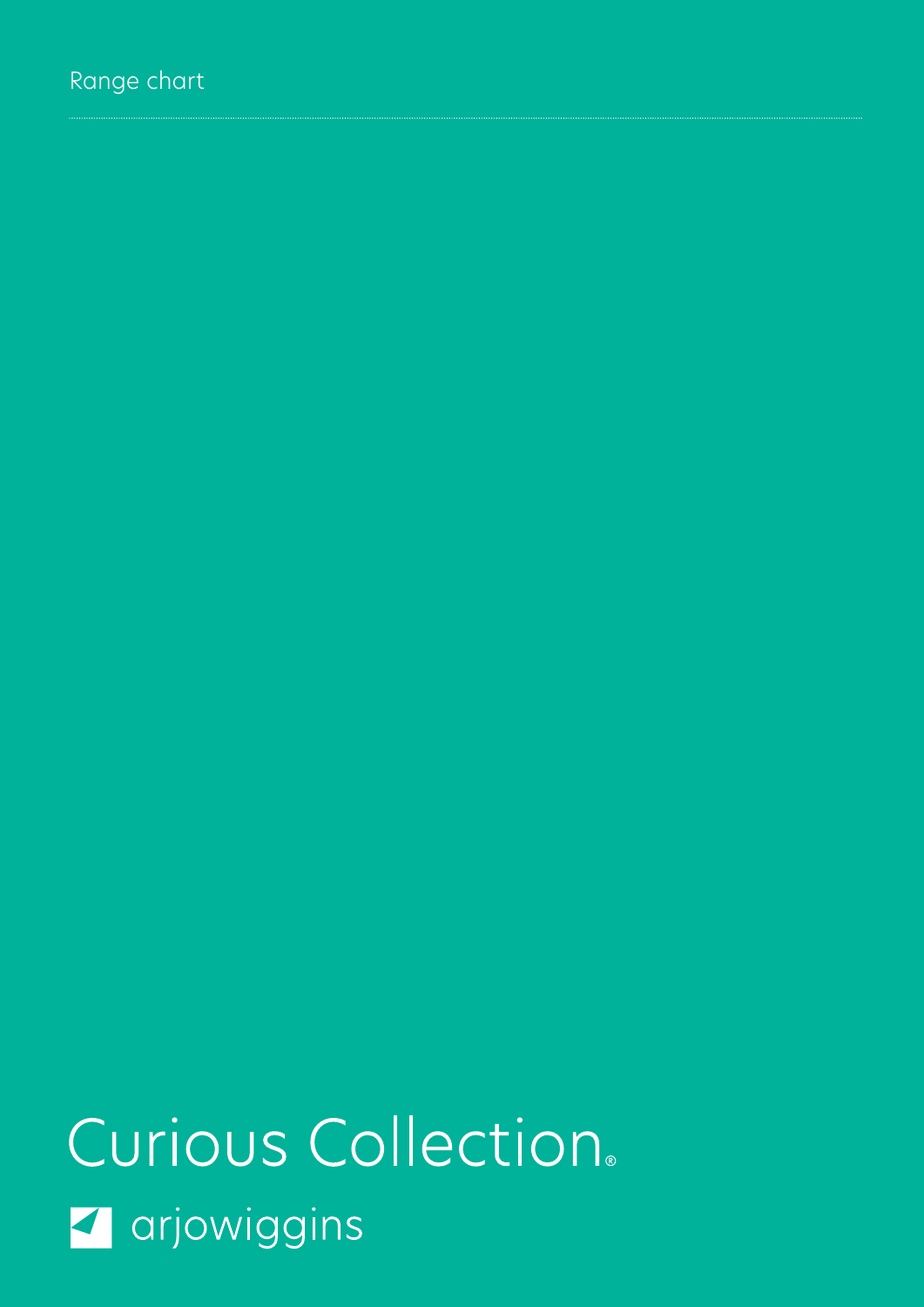| Curious             |                |              |           |            |            |             |           |       |             |            |         |               |               |      |            |         |       |          |            |               |               |        |           |            |      |             |           |               |              |            |             |               |               |
|---------------------|----------------|--------------|-----------|------------|------------|-------------|-----------|-------|-------------|------------|---------|---------------|---------------|------|------------|---------|-------|----------|------------|---------------|---------------|--------|-----------|------------|------|-------------|-----------|---------------|--------------|------------|-------------|---------------|---------------|
| Alchemy             |                |              |           |            |            |             |           |       |             |            |         |               |               |      |            |         |       |          |            |               |               |        |           |            |      | Silver (Ag) |           | Titanium (Ti) | Gold (Au)    |            | Copper (Cu) | Platinum (Pt) | Pack          |
| 120g<br>300g        | B1<br>B1       |              |           |            |            |             |           |       |             |            |         |               |               |      |            |         |       |          |            |               |               |        |           |            |      |             |           |               |              |            |             | $\bullet$     | 200<br>50     |
| Envelopes<br>120g   | 160x160mm      |              |           |            |            |             |           |       |             |            |         |               |               |      |            |         |       |          |            |               |               |        |           |            |      |             |           |               |              |            |             |               | 250           |
| Curious             |                |              |           |            |            |             |           |       |             |            |         |               |               |      |            |         |       |          |            |               |               |        |           |            |      |             |           |               |              |            |             |               |               |
| Metallics           |                | Europa Ivory | Champagne | Super Gold | Chartreuse | Pink Quartz | Rose Gold | Magma | Red Lacquer | Aquamarine | laeberg | Electric Blue | $\check{\Xi}$ | Aloe | Eucalyptus | Peacock | Abyss | Ice Gold | White Gold | Cryogen White | Virtual Pearl | Lustre | Gold Leaf | Ice Silver | Nude | Chestnut    | Chocolate |               | White Silver | Galvanised | lonised     |               | Night<br>Pack |
| 120g<br>.           | Β1             |              |           |            |            |             |           |       |             |            |         |               |               |      |            |         |       |          |            |               |               |        |           |            |      |             |           |               |              |            |             |               | 250           |
| 170g                | B1             |              |           |            |            |             |           |       |             |            |         |               |               |      |            |         |       |          |            |               | $\bullet$     |        |           |            |      |             |           |               |              |            |             |               | 125           |
| 240g                | B1             | $\bullet$    |           |            |            |             |           |       |             |            |         |               |               |      |            |         |       |          |            |               |               |        |           |            |      |             |           |               |              |            |             |               | 125           |
| .<br>250g           | SRA1           |              |           | $\bullet$  |            |             |           |       | $\bullet$   |            |         |               | ٠             |      |            |         |       |          |            |               |               |        |           |            |      |             |           |               |              |            |             |               | 100           |
| 300g                | SRA2           |              |           |            |            |             |           |       |             |            |         |               |               |      |            |         |       |          |            |               |               |        |           |            |      |             |           |               |              |            |             |               | 100           |
|                     | SRA1           |              |           |            |            |             |           |       |             |            |         |               |               |      |            |         |       |          |            |               |               |        |           |            |      |             |           |               |              |            |             |               | 100           |
|                     | B1             |              |           |            |            |             |           |       |             |            |         |               |               |      |            |         |       |          |            |               |               |        |           |            |      |             |           |               |              |            |             |               | 100           |
| 300g Fusilier*      | <b>B1</b>      |              |           |            |            |             |           |       |             |            |         |               |               |      |            |         |       |          |            |               |               |        |           |            |      |             |           |               |              |            |             |               | 100           |
| i-Tone <sup>®</sup> |                |              |           |            |            |             |           |       |             |            |         |               |               |      |            |         |       |          |            |               |               |        |           |            |      |             |           |               |              |            |             |               |               |
| 120g                | 320x460mm      |              |           |            |            |             |           |       |             |            |         |               |               |      |            |         |       |          |            |               |               |        |           | ٠          |      |             |           |               |              |            |             |               | 250           |
|                     | 748x527mm      |              |           |            |            |             |           |       |             |            |         |               |               |      |            |         |       |          |            |               |               |        |           | $\bullet$  |      |             |           |               |              |            |             |               | 250           |
| 300g                | 460x320mm      |              |           |            |            |             |           |       |             |            |         |               |               |      |            |         |       |          |            |               |               |        |           |            |      |             |           |               |              |            |             |               | 100           |
|                     | 483x330mm      |              |           |            |            |             |           |       |             |            |         |               |               |      |            |         |       |          |            |               |               |        |           |            |      |             |           |               |              |            |             |               | 100           |
|                     | 527x748mm      |              |           |            |            |             |           |       |             |            |         |               |               |      |            |         |       |          |            |               |               |        |           |            |      |             |           |               |              |            |             |               | 100           |
| Dry Toner           |                |              |           |            |            |             |           |       |             |            |         |               |               |      |            |         |       |          |            |               |               |        |           |            |      |             |           |               |              |            |             |               |               |
| 120g<br>.           | 450x320mm<br>. |              |           |            |            |             |           |       |             |            |         |               |               |      |            |         |       |          |            |               |               |        |           |            |      |             |           |               |              |            |             |               | 250           |
| 240g<br>.           | 450x320mm      | $\bullet$    |           |            |            |             |           |       |             |            |         |               |               |      |            |         |       |          |            | $\bullet$     |               |        |           |            |      |             |           |               |              |            |             |               | 100           |
| 250g                | 450x320mm      |              |           |            |            |             |           |       |             |            |         |               |               |      |            |         |       |          |            |               |               |        |           |            |      |             |           |               |              |            |             |               | 100           |
| .<br>300g           | .<br>450x320mm |              |           |            |            |             |           |       |             |            |         |               |               |      |            |         |       |          |            |               |               |        |           | $\bullet$  |      |             |           |               |              |            |             |               | 100           |
| .<br>Envelopes      |                |              |           |            |            |             |           |       |             |            |         |               |               |      |            |         |       |          |            |               |               |        |           |            |      |             |           |               |              |            |             |               |               |
| 120g                | DL             |              |           |            |            |             |           |       |             |            |         |               |               |      |            |         |       |          |            |               |               |        |           |            |      |             |           |               |              |            |             |               | • 500         |
|                     | DL(P)          |              |           |            |            |             |           |       |             |            |         |               |               |      |            |         |       |          |            |               |               |        |           |            |      |             |           |               |              |            |             |               | 500           |
|                     | C5             |              |           |            |            |             |           |       |             |            |         |               |               |      |            |         |       |          |            |               |               |        |           |            |      |             |           |               |              |            |             |               | 250           |
|                     | 170×170mm      |              |           |            |            |             |           |       |             |            |         |               |               |      |            |         |       |          |            |               |               |        |           |            |      |             |           |               |              |            |             |               | • 250         |

\*Embossing direction: parallel to the long edge.

Machine tolerance: +/- 2mm out of square register on all linear embosses.

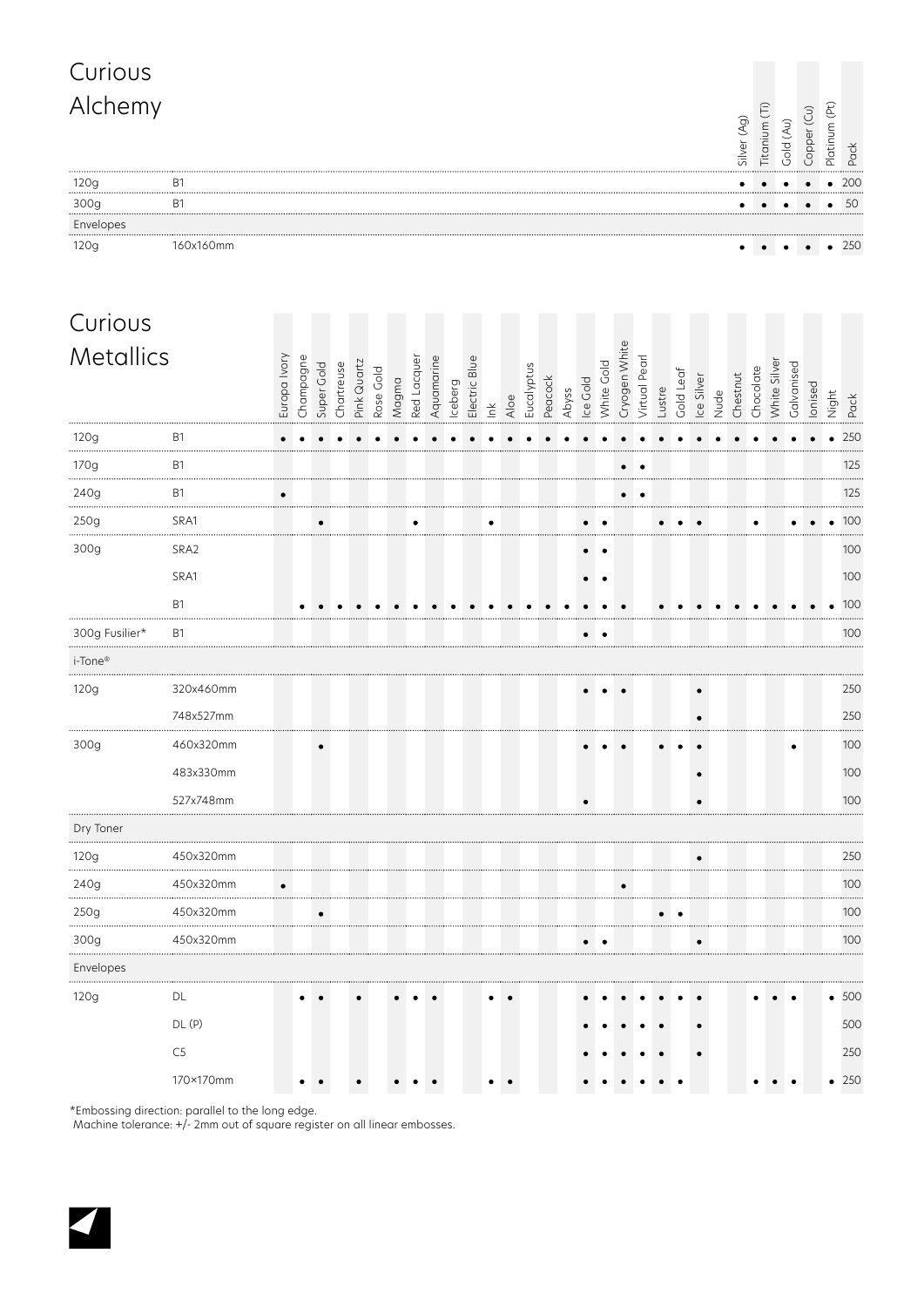| Curious<br>Matter   |                |             |       |       |      |       |       |           | Goya White | Ibizenca Sand | Andina Grey | Désirée Red | Adiron Blue | <b>Black Truffle</b> | Pack          |
|---------------------|----------------|-------------|-------|-------|------|-------|-------|-----------|------------|---------------|-------------|-------------|-------------|----------------------|---------------|
| 125g                | B1 (one-sided) |             |       |       |      |       |       |           | $\bullet$  |               |             |             |             |                      | $\bullet$ 200 |
| 135g                | B1             |             |       |       |      |       |       |           |            |               |             |             |             |                      | 200           |
| 270g                | B1             |             |       |       |      |       |       |           |            |               |             |             |             |                      | 100           |
| 380g                | <b>B1</b>      |             |       |       |      |       |       |           |            |               |             |             |             |                      | 50            |
| i-Tone <sup>®</sup> |                |             |       |       |      |       |       |           |            |               |             |             |             |                      |               |
| 270g                | 460x320mm      |             |       |       |      |       |       |           |            |               |             |             |             |                      | • 100         |
|                     | 527x748mm      |             |       |       |      |       |       |           | $\bullet$  |               |             |             |             |                      | 100           |
| Dry Toner           |                |             |       |       |      |       |       |           |            |               |             |             |             |                      |               |
| 135g                | 450x320mm      |             |       |       |      |       |       |           | ٠          |               |             |             |             |                      | 250           |
| 270g                | 450x320mm      |             |       |       |      |       |       |           |            |               |             |             |             |                      | 100           |
| Envelopes           |                |             |       |       |      |       |       |           |            |               |             |             |             |                      |               |
| 135g                | DL(P)          |             |       |       |      |       |       |           |            |               |             |             |             |                      | 250           |
|                     | C5             |             |       |       |      |       |       |           |            |               |             |             |             |                      | 250           |
|                     | 170×170mm      |             |       |       |      |       |       |           |            |               |             |             |             |                      | 250           |
| Curious<br>Skin     |                | Extra White | Ivory | Stone | Grey | Mocha | Black | Dark Blue | Violet     | Purple        | Red         | Orange      | Indigo      | Lavender             | Pack          |
| 135g                | Β1             |             |       |       |      |       |       |           |            |               |             |             |             |                      | 200           |
| 270g                | B1             |             |       |       |      |       |       |           |            |               |             |             |             | $\bullet$            | 100           |
| 380g                | B1             | ٠           |       |       |      |       |       |           |            |               |             |             |             |                      | 50            |
| i-Tone®             |                |             |       |       |      |       |       |           |            |               |             |             |             |                      |               |
| 270g<br>.           | 460x320mm<br>  | ٠           |       |       |      |       |       |           |            |               | ٠           |             |             |                      | 100           |
| 380g                | 527x748mm      |             |       |       |      |       |       |           |            |               |             |             |             |                      | 50            |
| Dry Toner           |                |             |       |       |      |       |       |           |            |               |             |             |             |                      |               |
| 270g<br>            | 450x320mm      |             |       |       |      |       |       |           |            |               |             |             |             |                      | 100           |
| Envelopes           |                |             |       |       |      |       |       |           |            |               |             |             |             |                      |               |
| 135g                | DL(P)          |             |       |       |      |       |       |           |            |               |             |             |             | $\bullet$            | 250           |
|                     | 170×170mm      |             |       |       |      |       |       |           |            |               |             |             |             |                      | 250           |
|                     | 310×156mm      |             |       |       |      |       |       |           |            |               |             |             |             |                      | 250           |

 $\blacktriangleleft$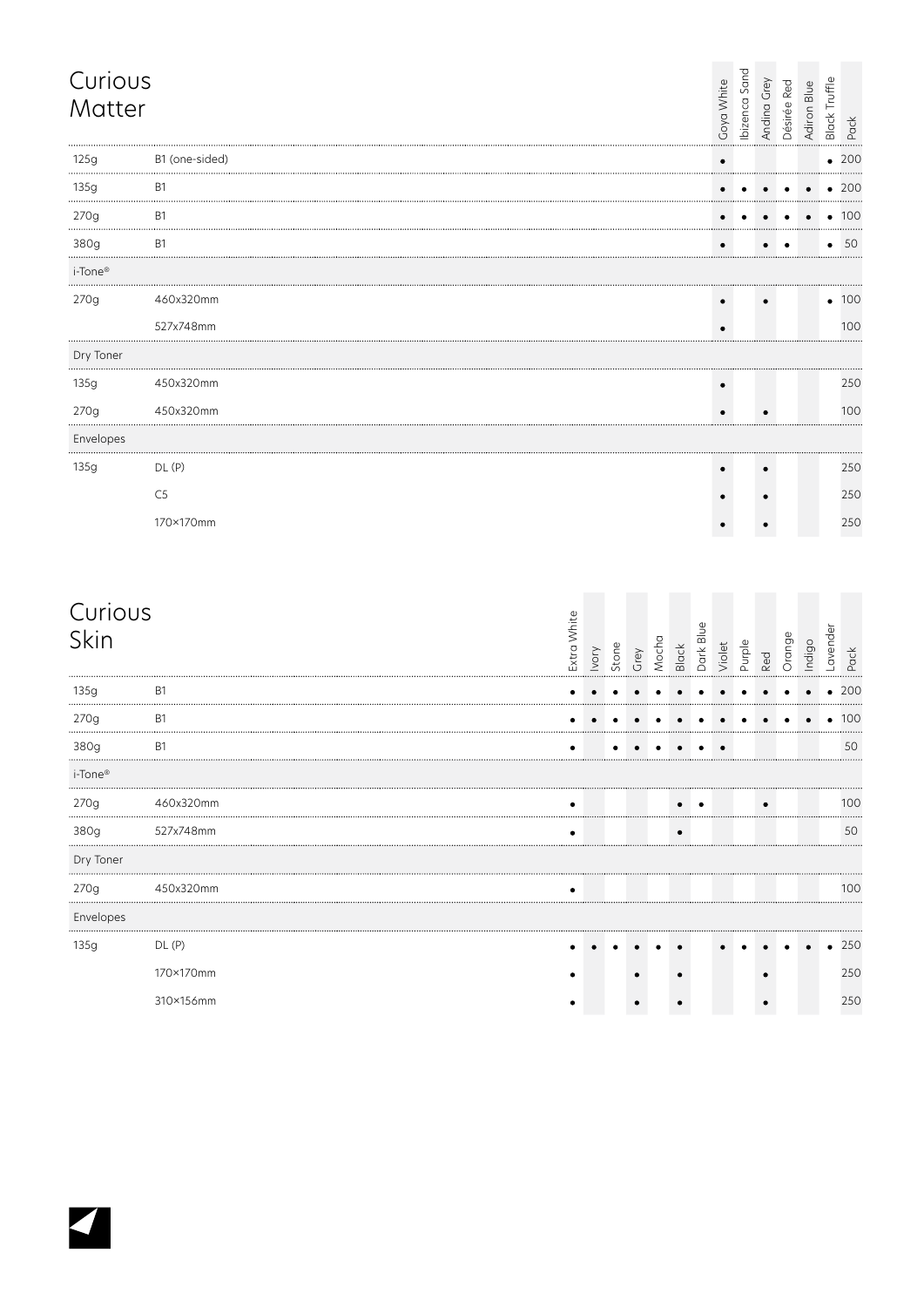### Curious Touch Nude  $\frac{1}{2}$  Pack Milk 120g B1 250  $\sim$ . . . . . . . . . . . . . . . . . . . . . 300g B1 100  $\cdots$ . . . . . . Envelopes ........ ..... . . . . . . . . 120g DL ● 250  $\sim$  250

| Curious             |                             |              |                  |           |       |      |           |                |        |                                                                       |             |           |                                                           |             |                  |
|---------------------|-----------------------------|--------------|------------------|-----------|-------|------|-----------|----------------|--------|-----------------------------------------------------------------------|-------------|-----------|-----------------------------------------------------------|-------------|------------------|
|                     | <b>Translucents Clear</b>   |              |                  |           |       |      |           |                |        |                                                                       |             |           | 829<br>929<br>129<br>1409<br>1309<br>1309<br>2309<br>2309 |             |                  |
| SRA <sub>2</sub>    |                             |              |                  |           |       |      |           |                |        | $\bullet$                                                             |             |           |                                                           |             | 250              |
| SRA1                |                             |              |                  |           |       |      |           |                |        | $\bullet$                                                             |             |           |                                                           |             | 250              |
| <b>B1</b>           |                             |              |                  |           |       |      |           |                |        |                                                                       |             |           |                                                           |             | 250              |
|                     |                             |              |                  |           |       |      |           |                |        |                                                                       |             |           |                                                           |             | 125              |
|                     |                             |              |                  |           |       |      |           |                |        |                                                                       |             |           |                                                           |             | 100              |
|                     |                             |              |                  |           |       |      |           |                |        |                                                                       |             |           |                                                           |             | 50               |
| F1                  |                             |              |                  |           |       |      |           |                |        |                                                                       |             |           |                                                           |             | 250              |
|                     |                             |              |                  |           |       |      |           |                |        |                                                                       |             |           |                                                           |             | 125              |
| i-Tone <sup>®</sup> |                             |              |                  |           |       |      |           |                |        |                                                                       |             |           |                                                           |             |                  |
| 320x470mm           |                             |              |                  |           |       |      |           |                |        | $\bullet^{\scriptscriptstyle\mathsf{W} \scriptscriptstyle\mathsf{S}}$ |             |           |                                                           |             | 250              |
| Envelopes           |                             |              |                  |           |       |      |           |                |        |                                                                       |             |           |                                                           |             |                  |
| 112g                | DL                          |              |                  |           |       |      |           |                |        |                                                                       |             |           |                                                           |             | 250              |
|                     | C <sub>5</sub>              |              |                  |           |       |      |           |                |        |                                                                       |             |           |                                                           |             | 250              |
|                     |                             |              |                  |           |       |      |           |                |        |                                                                       |             |           |                                                           |             | ws: With Stripes |
|                     |                             |              |                  |           |       |      |           |                |        |                                                                       |             |           |                                                           |             |                  |
| Curious             |                             |              |                  |           |       |      |           |                |        |                                                                       |             |           |                                                           |             |                  |
|                     | <b>Translucents Colours</b> |              | White Iridescent |           |       |      |           |                |        |                                                                       |             |           |                                                           |             |                  |
|                     |                             | Bright White |                  |           |       |      |           |                |        |                                                                       | Red Lacquer | Blueprint | Chocolate                                                 | Extra Black |                  |
|                     |                             |              |                  | Pearl     | Ivory | Nude |           | Silver<br>Gold | Spring | Flame                                                                 |             |           |                                                           |             | Pack             |
| 100g                | B1                          |              |                  |           |       |      |           |                |        |                                                                       | $\bullet$   |           |                                                           |             | 250              |
| 200 <sub>q</sub>    | <b>B1</b>                   |              |                  |           |       |      | $\bullet$ |                |        |                                                                       |             |           |                                                           |             | 125              |
| Envelopes           |                             |              |                  |           |       |      |           |                |        |                                                                       |             |           |                                                           |             |                  |
| 100q                | DL(P)                       | $\bullet$    |                  | $\bullet$ |       |      | $\bullet$ | $\bullet$      |        |                                                                       |             |           |                                                           |             | 250              |

C5 250 170×170mm 250  $C4$  (P) 250

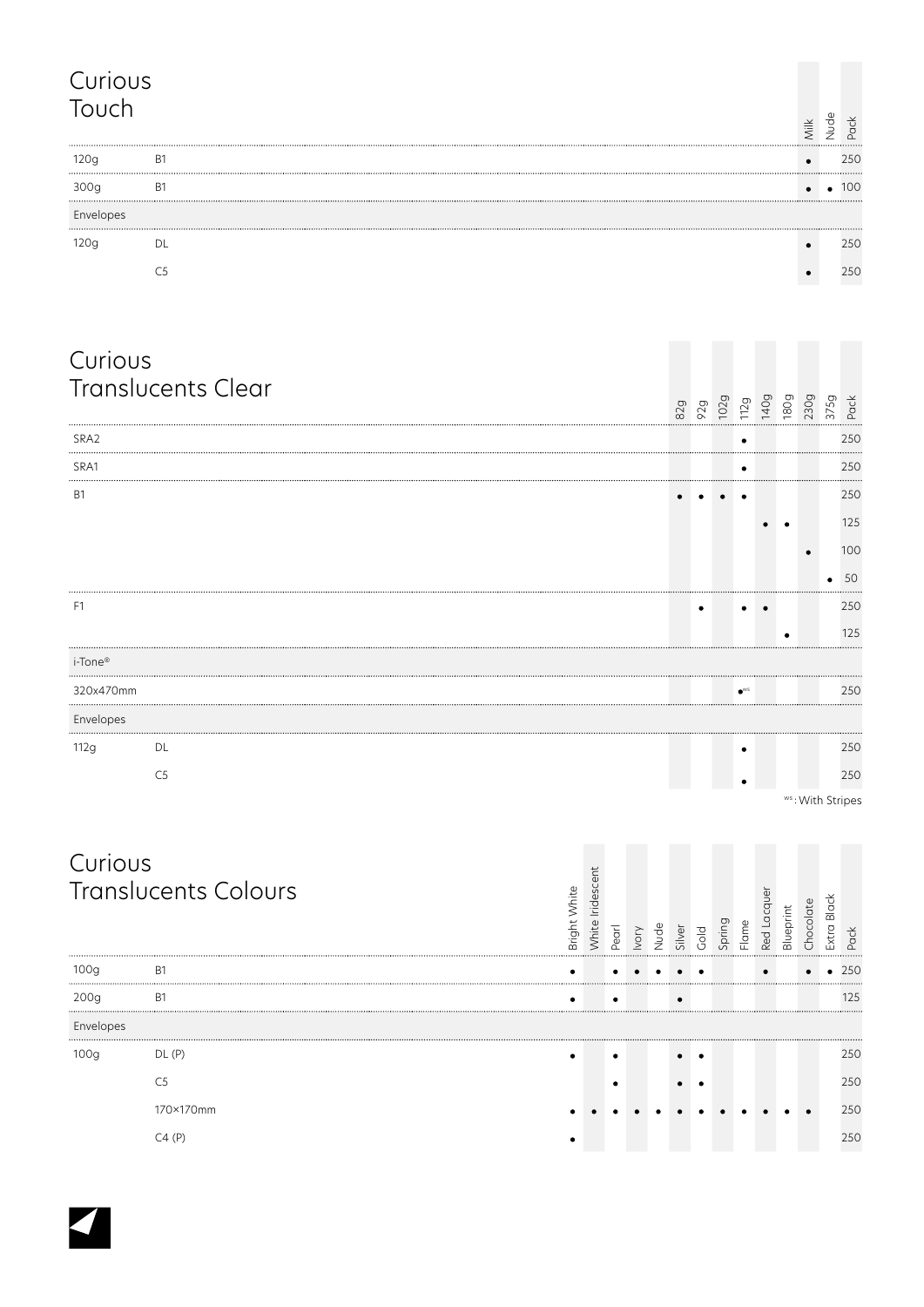# Curious Digital i-Tone®

## 320x470mm 320x460mm 460x320mm 483x330mm 527x748mm 748x527mm Pack

| .<br>Matter i-Tone®<br>.  |      |             |                         |           |           |           |     |
|---------------------------|------|-------------|-------------------------|-----------|-----------|-----------|-----|
| Goya White<br>.           | 270g | $365 \mu m$ |                         | $\bullet$ |           | $\bullet$ | 100 |
| Andina Grey               | 270g | 365µm       |                         |           |           |           | 100 |
| <b>Black Truffle</b><br>. | 270g | $365 \mu m$ |                         | $\bullet$ |           |           | 100 |
| Metallics i-Tone®         |      |             |                         |           |           |           |     |
| Cryogen White             | 120g | $151 \mu m$ |                         |           |           |           | 250 |
|                           | 300g | 416µm       |                         | $\bullet$ |           |           | 100 |
| Ice Silver                | 120g | 166µm       |                         |           |           |           | 250 |
|                           | 300g | 416µm       |                         | $\bullet$ | $\bullet$ | $\bullet$ | 100 |
| Ice Gold                  | 120g | 166µm       |                         |           |           |           | 250 |
|                           | 300g | 416µm       |                         | $\bullet$ |           | $\bullet$ | 100 |
| White Gold                | 120g | 166µm       |                         |           |           |           | 250 |
| .                         | 300g | 416µm       |                         |           |           |           | 100 |
| Lustre<br>.               | 300q | 416µm       |                         | $\bullet$ |           |           | 100 |
| Gold Leaf                 | 300g | 416µm       |                         | $\bullet$ |           |           | 100 |
| Super Gold<br>.           | 300g | 416µm       |                         | $\bullet$ |           |           | 100 |
| Galvanised<br>            | 300g | 416µm       |                         |           |           |           | 100 |
| Skin i-Tone®              |      |             |                         |           |           |           |     |
| Extra White               | 270g | 300µm       |                         |           |           |           | 100 |
|                           | 380g | $415 \mu m$ |                         |           |           |           | 50  |
| Red<br>.                  | 270q | $300µ$ m    |                         | $\bullet$ |           |           | 100 |
| Dark Blue<br>.            | 270g | $300 \mu m$ |                         |           |           |           | 100 |
| Black                     | 270g | 300µm       |                         | $\bullet$ |           |           | 100 |
|                           | 380g | 415µm       |                         |           |           |           | 50  |
| Translucents i-Tone®      |      |             |                         |           |           |           |     |
| Clear                     | 112g | 90µm        | $\bullet$ <sup>WS</sup> |           |           |           | 250 |

ws: With Stripes

# Curious Digital Dry Toner

|                  |      |             | 450x320mm | Pack |
|------------------|------|-------------|-----------|------|
| Matter Dry Toner |      |             |           |      |
| Goya White       | ,35o | $210 \mu m$ |           | 250  |
|                  | 270q | 365um       |           | 100  |
| Andina Grey      | 270g | 365um       |           |      |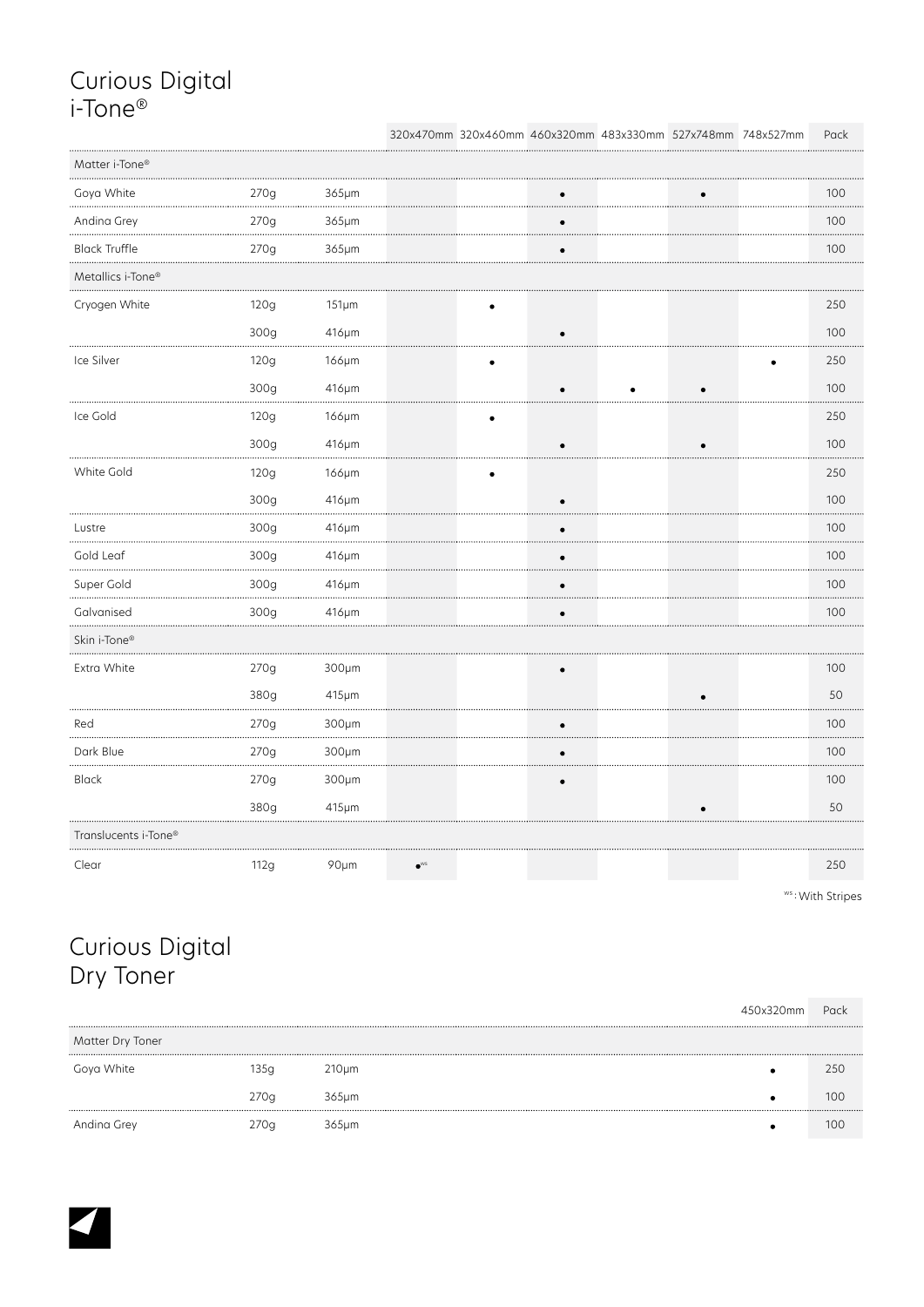# Curious Digital Dry Toner

450x320mm Pack

| Metallics Dry Toner |                  |             |     |
|---------------------|------------------|-------------|-----|
| Cryogen White       | 240g             | $287 \mu m$ | 100 |
| Ice Silver          | 120 <sub>g</sub> | $166 \mu m$ | 250 |
|                     | 300q             | 416um       | 100 |
| Ice Gold            | 300q             | $416 \mu m$ | 100 |
| White Gold          | 300q             | $416 \mu m$ | 100 |
| Europa Ivory        | 240q             | $287 \mu m$ | 100 |
| Lustre              | 250q             | 339µm       | 100 |
| Gold Leaf           | 250q             | 339µm       | 100 |
| Super Gold          | 250g             | $339 \mu m$ | 100 |
| Skin Dry Toner      |                  |             |     |
| Extra White         | 270a             | $300µ$ m    | 100 |

| <b>Curious Digital</b><br>Dry Toner Compatibility |                             |             | S<br>$\Omega$<br>5<br>ŏ<br>Ō<br>$\rightarrow$ | ess<br>Nexpre<br>odak | Minolta Bizhub<br>$\cup$<br>Ш<br>$\sim$<br>∩<br>conica<br>∞<br>ō | Bizhub<br>Minolta<br>1100<br>onica<br>₩<br>$\cap$ | $\omega$<br>series<br>9000<br><b>OKI PRO</b> | 751<br>Pro<br>Ricoh | C7100<br>Pro<br>Ricoh | $\circ$<br>210<br>Versant<br>xoue<br>$\times$ | iGen<br>Xerox  | 1000<br>800/<br>Color<br>erox<br>$\times$ | $\circ$<br>$\circ$<br>$\overline{\phantom{0}}$<br>ocucolor<br>$\cap$<br>Xerox |
|---------------------------------------------------|-----------------------------|-------------|-----------------------------------------------|-----------------------|------------------------------------------------------------------|---------------------------------------------------|----------------------------------------------|---------------------|-----------------------|-----------------------------------------------|----------------|-------------------------------------------|-------------------------------------------------------------------------------|
| Alchemy                                           | 120a                        |             |                                               |                       |                                                                  |                                                   |                                              |                     |                       |                                               |                |                                           |                                                                               |
|                                                   | 300q                        |             |                                               |                       |                                                                  |                                                   |                                              |                     |                       |                                               |                |                                           |                                                                               |
| Matter (light colours)                            | Up to 270g                  | $\bullet^2$ | $\bullet^2$                                   |                       |                                                                  |                                                   |                                              |                     |                       | <br>$\bullet$ <sup>3</sup>                    | $^{\bullet^2}$ | $\bullet$ <sup>2</sup>                    |                                                                               |
| <b>Metallics</b>                                  | 120q                        |             |                                               |                       |                                                                  |                                                   |                                              |                     |                       |                                               |                |                                           |                                                                               |
|                                                   | From 120g<br>smooth grades  |             |                                               |                       |                                                                  |                                                   |                                              |                     |                       |                                               |                |                                           |                                                                               |
|                                                   | From 120g<br>rougher grades |             |                                               |                       |                                                                  |                                                   |                                              |                     |                       |                                               |                |                                           |                                                                               |
| Skin                                              | All Weights                 |             |                                               |                       |                                                                  |                                                   |                                              |                     |                       |                                               |                |                                           |                                                                               |
| Translucents                                      | All Weights                 |             |                                               |                       |                                                                  |                                                   | $\bullet^3$                                  |                     |                       |                                               |                |                                           |                                                                               |

1 These papers require careful adjustment of printer settings. Avoid designs that require heavy coverage or flat tints.

<sup>2</sup> These papers have higher ink rub due to the nature of the paper - avoid using in print areas sujected to rubbing.<br><sup>3</sup> These papers require careful adjustment of printer settings. The toner scratch resistance is low - a